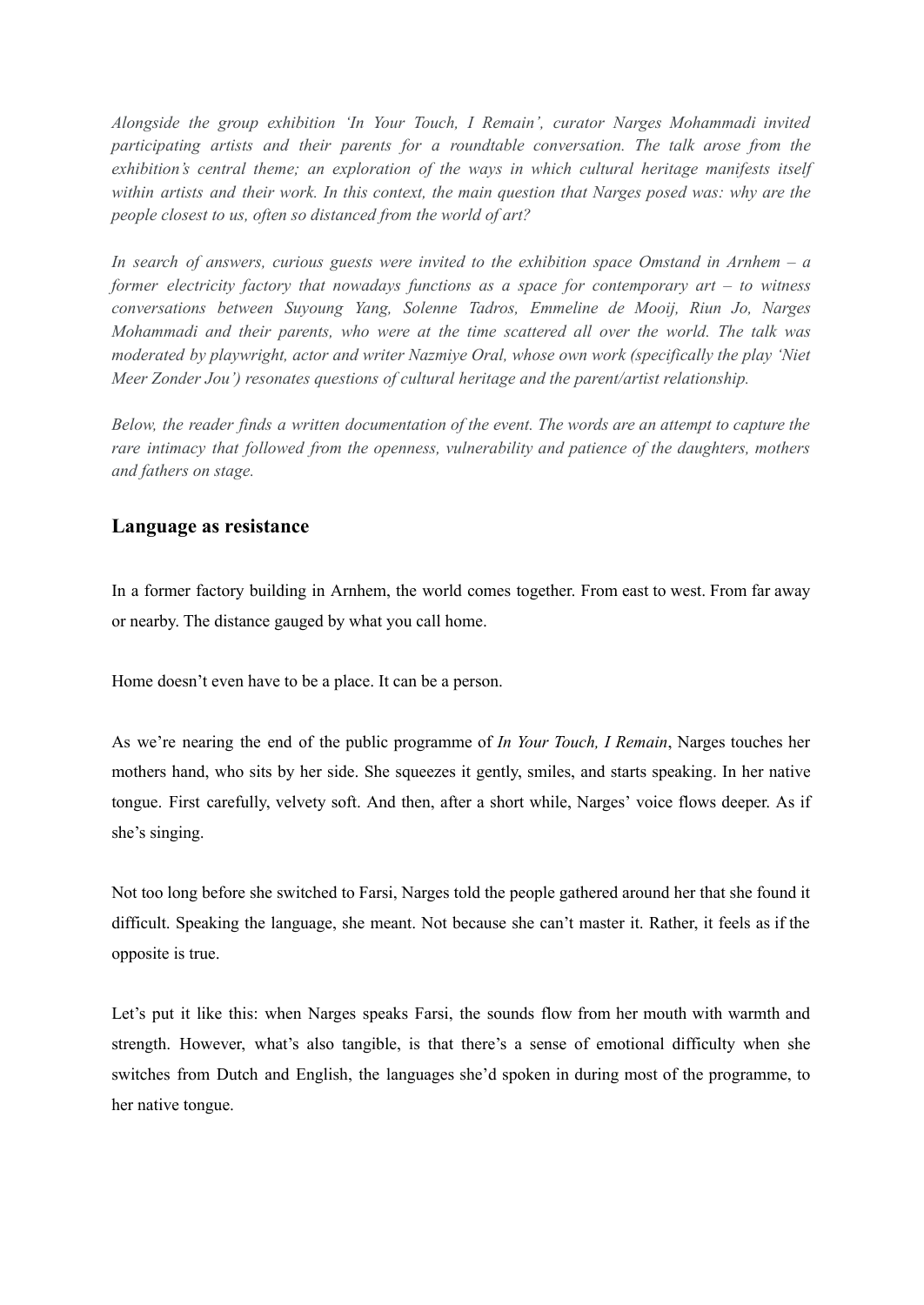This is understandable. Although Narges grew up with it, the Persian language is far from dominant in her work environment, like the one we're in right now. It's a means of communication that she usually just shares with her mother or other close family members. Not with people in the world of art, in the context of the Netherlands.

And that's something very intimate to show in the company of strangers.

### **Art's language**

Living in a world in which her inherited language is far from dominant, Narges has taught herself to communicate through different languages. To switch between varying cultural codes. When she explains this to the public, it's noticeable that the artists surrounding her nod in agreement. They know this story.

The story is about more than just the fact that artists are expected to adapt their way of communicating to the dominant, often English language. It's also about grasping the jargon, the language of art. Or, in other words, the way artists, gallery owners, curators, museum directors and art students and teachers communicate with each other in a shared language, which can be quite culturally specific. Like slang.

Art's language can pose a distance, Suyoung Yang, Solenne Tadros, Emmeline de Mooij, Riun Jo and Narges Mohammadi agree. Especially for people who've grown up with the tongue of 'the other', like most of these artists. Whether that may be Korean, Arabic or Farsi. This distance manifests itself in two directions: towards the other, and towards the self.

## **The outsider within**

Let's start by unpacking the first direction; the other. Imagine a Korean student at an international oriented art school, entering a classroom filled with Dutch pals, who sigh with displeasure as they switch their language to English. Thus far they conversed effortlessly in Dutch, but with the Korean student entering the room they are expected to speak English, so that the Korean student can follow. And everyone can contribute to the conversation.

This experience can be uncomfortable, unsafe even. At the same time, the Korean student can see that her Dutch pals are not used to adapting themselves to 'others'. Whereas she knows by experience that adapting can be the daily reality of someone with a foreign background.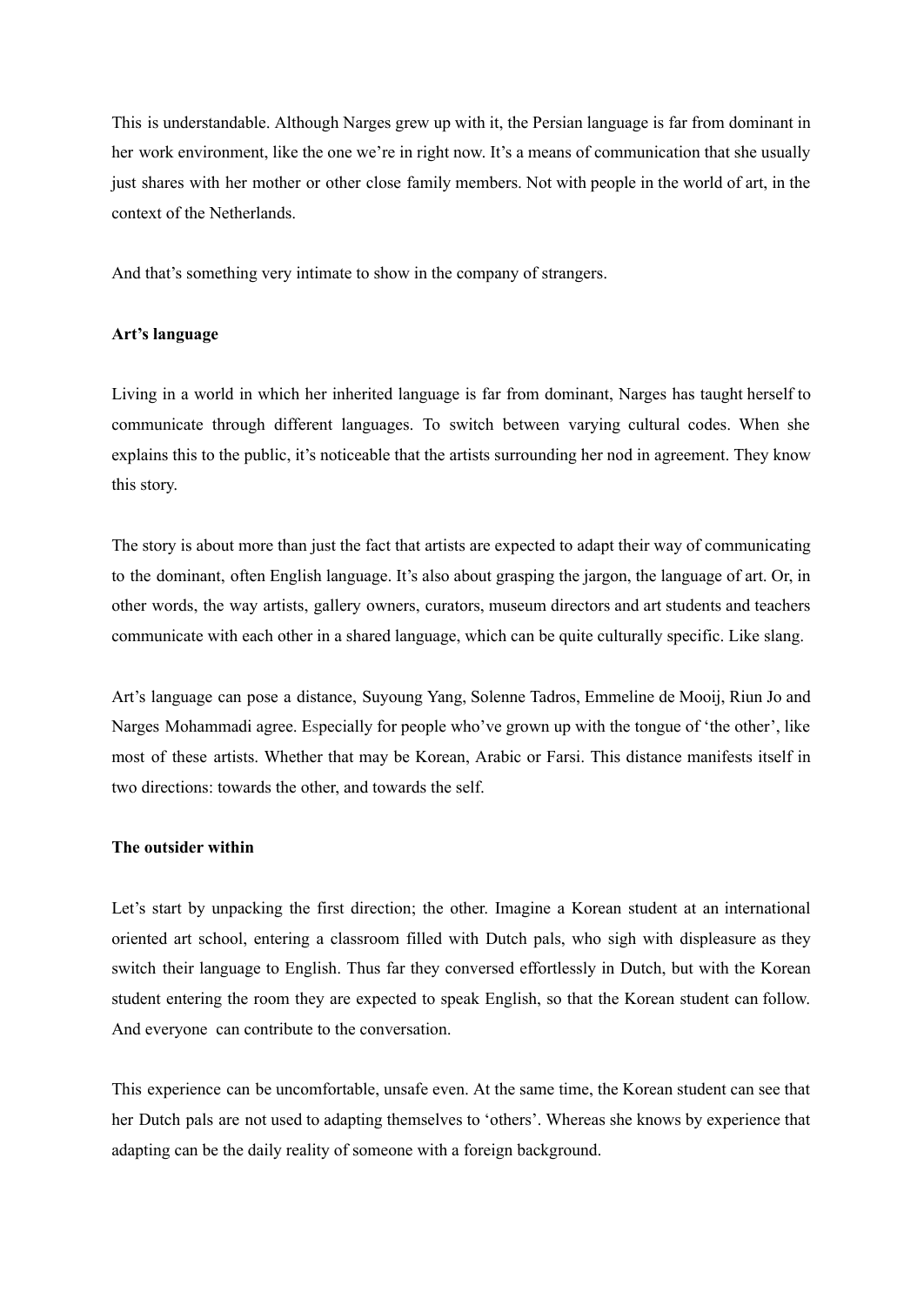In her 2004 essay, the feminist academic Patricia Hill Collins seeks to reconstruct such an 'othered' experience. Instead of approaching it as a flaw or disadvantage, she sees it as a strength: a special place in which outsiders "become different people, and their difference sensitizes them to patterns that may be more difficult for established sociological insiders to see." This is what Hill Collins calls the notion of the 'outsider within', or the unique sensibility towards a dominant group or culture. Like a form of power.

To grasp this notion a little further, let's zoom in on something that happened just before the start of the public programme of *In Your Touch, I Remain*. When it became clear that the talk wasn't only in Dutch, some guests hesitated. With a sigh, they asked why the conversation could not be held in Dutch. To some extent, this reaction is understandable. We were, after all, in the Dutch city of Arnhem. The programme and exhibition took place in a Dutch art institution. Most of the public present was Dutch.

However, the artists contributing to the exhibition were from all over the world. From different continents, even. Moreover, to add another layer to this: their parents were invited. Through digital connections with Seoul, Amman and Toronto, we were able to listen to all of their stories. To hear 'other' perspectives on the matters discussed.

Hence, when some guests showed their hesitancy towards the talk's means of communication, moderator Nazmiye Oral did the only thing she could. She invited the guests to open up. To experience the discomfort of listening to a language that is not native. A language that you might not even understand.

In other words, the Dutch speaking public was asked, for two hours, to try and experience what it is like to be a non-Dutch-speaker in the Netherlands. To be 'the other', the outsider within circumstances different from the known. To be uncomfortable in a way that sensitizes them to see the world and themselves differently.

## **Intimate revolutions**

Language's ability to create distance is not just something that manifests itself between people. It can also alienate artists from their loved ones. And, as derivative, from themselves.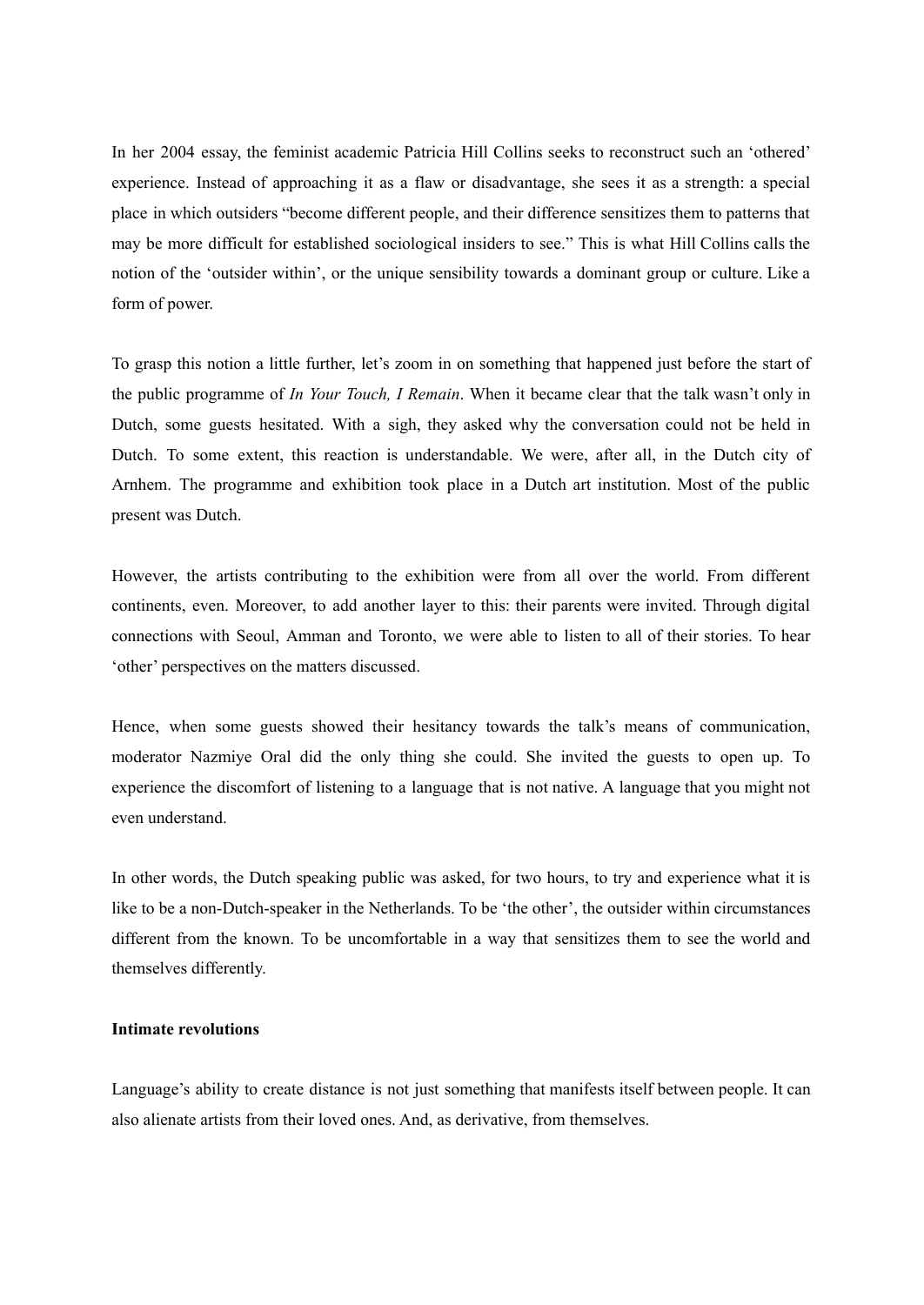This comes to mind when, during the talk, Suyoung's father tells his daughter that he once dreamed of becoming a designer. However, he wasn't allowed to by his father, Suyoung's grandfather. As he's telling this story, Suyoung stays silent and carefully listens to every word that her father says. Until moderator Nazmiye asks if Suyoung knew this story. With a soft, endeared smile, Suyoung shakes her head. "I did not know," she says.

The extent to which artists talk to their parents about their craft, depends on so many things. Their childhood experiences, the support or absence of a family member. Their work being an ode or resistance to one's inherited culture.

During the artist's talk in Omstand, it becomes clear that language is also an element in this formula. Particularly when it comes to people growing up with 'other' tongues. How do you talk about art in a language that you weren't taught to talk about art in?

It's important to note that the video-conversation between Suyoung and her father was in Korean. It took one, and for some even two layers of translation before everyone in the room could understand what had just happened. Unexpectedly, we witnessed a daughter and father opening up to each other, seemingly getting closer together. Suddenly, the distance between Arnhem and Seoul felt very small.

#### **Omstand**

Suyoung's experience with her father shows that speaking in an artist's native language about his or her work can create the circumstances in which individual change takes place. Looking at this, it seems only logical that we're in an artspace called Omstand, a reference to an old Dutch word that more or less means 'circumstances', or everything that's around a person and that explains his or her behavior. 'Omstand' influences the individual, and the other way around.

To explain, let's get back to Narges speaking Farsi. Although no one in the room understood what she was saying (or, almost no one: her younger brother is among the public as well), it was clear that we were witnessing something very personal. Like an intimate revolution. This was noticeable in the eyes of Narges' mother, listening to her daughter's words. It was also tangible in Narges' sounds, strong in her vulnerability.

Earlier, Narges explained that when she talks to her mother about her work, she usually does so in Dutch. She uses the words that both her and her mother have trained to express themselves in. But at a